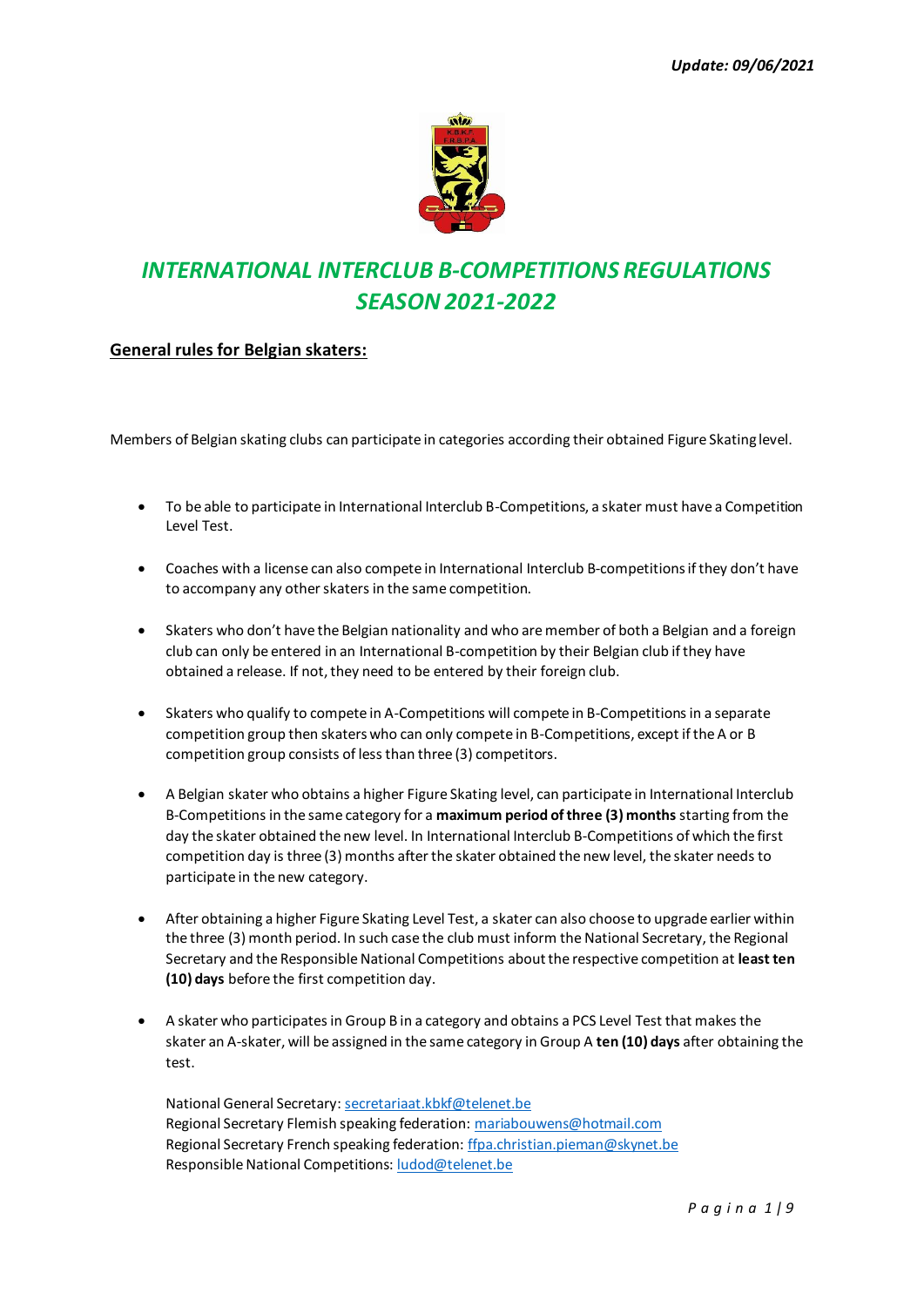#### **General rules for FOREIGN competitors:**

- Foreign skaters can participate in International Interclub B-Competitions if it is stated in the announcement of the competition.
- Foreign skaters can only participate in **the A-Competition group categories** according to their age categories. The same ages as the ISU rules will be used.

#### **Warm-up:**

- **Pre-Miniemen and Miniemen Girls and Boys** warm-up groups may be **maximum up to eight (8)** skaters.
- **Singles Girls and Boys for all Novice sub-categories:** warm up groups may be **maximum up to eight** (8)skaters with a preference of six (6) skaters per warm-up group.
- **Junior and Senior Ladies and Men** may warm up together. Junior and Senior warm-up groups may be maximum up to six (6) skaters.
- If there are less than three Boys/Men in a category, the Boys/Men will warm up together in the first warm-up group of the Girls/Ladies. If there are three Boys/Men or more, they will warm up separately. The competition will always start with the Boys/Men.
- An on-ice line up of the skaters in a warm-up group before the actual warming up is not allowed in International Interclub B-competitions. It is only allowed in International Interclub A-competitions, Championships and the National Criterium.

#### **Price awarding ceremony:**

• National Hymns are **NOT** allowed, except at Championships and the National Criterium.

#### **Categories with more than 36 skaters:**

- If there are categories of more than **36** entries in National B-Competitions, these categories will be divided into two groups based on age by July  $1<sup>st</sup>$  preceding the competition. Organizing Clubs can also divide into smaller groups as well using the same criteria. Categories of **18** skaters or less won't be divided.
- Clubs will enter their competitors in the categories they need to participate. The Belgian Federation will publish, in time, whether categories will be divided into age groups or not. This will be published on the websit[e www.skatebelgium.be.](http://www.skatebelgium.be/)

#### **Organizing clubs:**

• All Belgian clubs which organize an International Interclub B-competition must put these regulations of the federation KBKF/FRBPA in their announcement for the categories for which they are valid.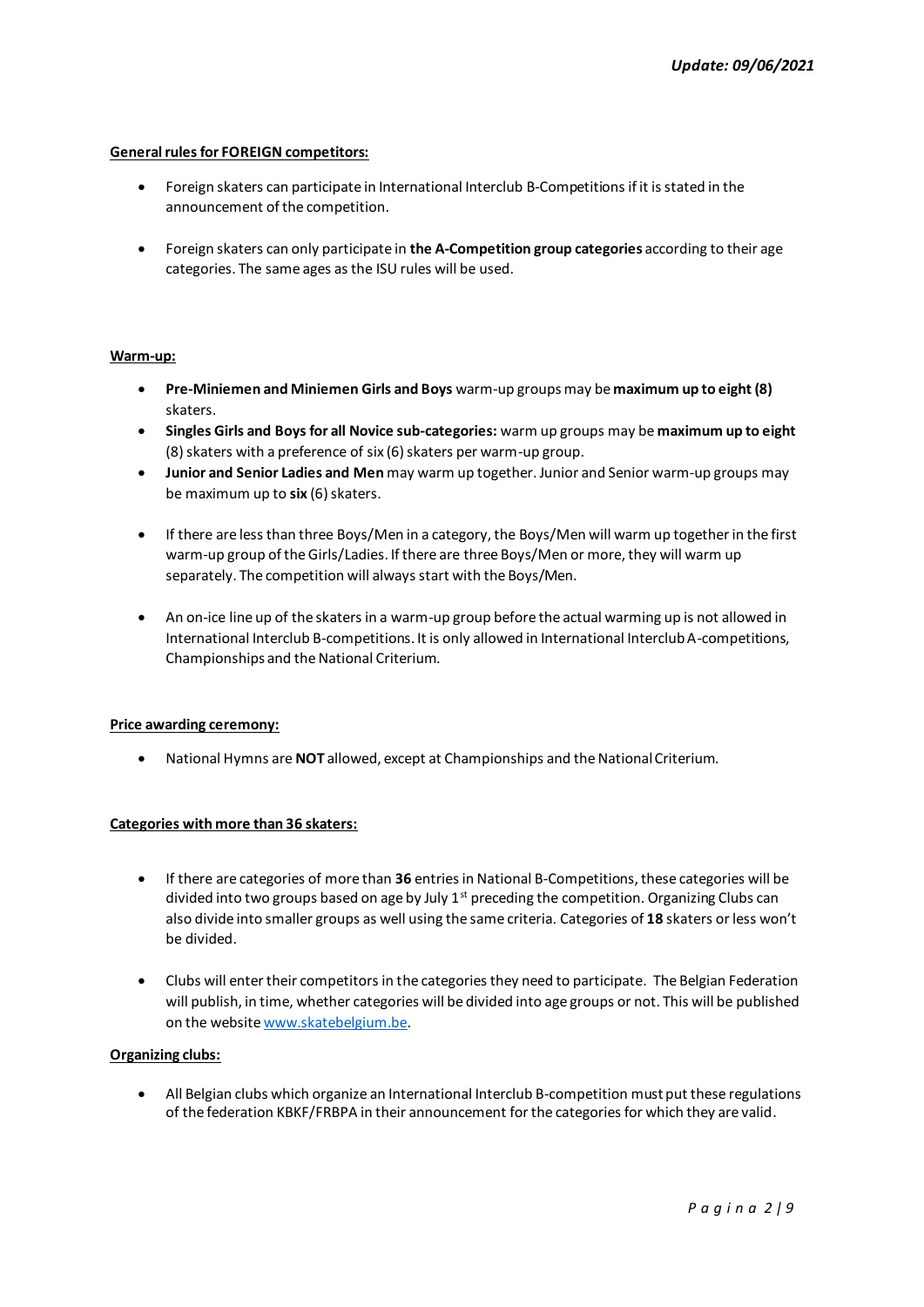### *PRE-MINIEMEN*

To compete in this Category, **Competition level or Pre-pre-preliminary** is required for a Belgian Skater. **Foreign skaters cannot** compete in this category.

#### **Free Skating Program for Girls & Boys**:

**Duration:** 2:00 min +/- 10sec

**Warm-up**: 4 minutes

There will be **no** special factor for jump elements performed in the second half of the Free Program.

#### **A well-balanced Free Skating Program for Pre-Miniemen singles Girls and Boys must contain:**

a) Maximum of **4 jump elements for Girls and Boys.**

A jump combination can contain only two (2) jumps.

 Any single jump cannot be executed more than twice in total**.** Jumps with one and a half (1-1/2) revolutions(1A) and double jumps are **NOT** permitted.

### b) There must be a maximum of **two (2)spins of a different nature (abbreviation) One (1)spin in one position no change of foot only using basic position**

(minimum of four (4) revolutions in total)

**One (1) combination spin no change of foot only using basic positions**

- (minimum of six (6) revolutions in total)
- \* (If the combination spin consists only of two (2) basic positions, an upright position in this combination spin must have an enhancement of arms or free leg to make it count (**it is not simply the final windup**)

In both spins flying entries are **NOT** allowed.

c) For Girls and Boys **one (1)step sequence fully covering the ice surface**. This step must contain steps and turns.

#### **The Program Components are only judged in:**

- Skating Skills
- Performance

**Component factor**: The multiplying factor of the Components Score is:

Free Skating: 2.5

#### **Level explanation:**

All elements, which are subject to levels, only up to **Level Base** will be counted. Any additional features will not count for Level requirements and will be ignored by the Technical Panel.

**FALL -0.5 Pt**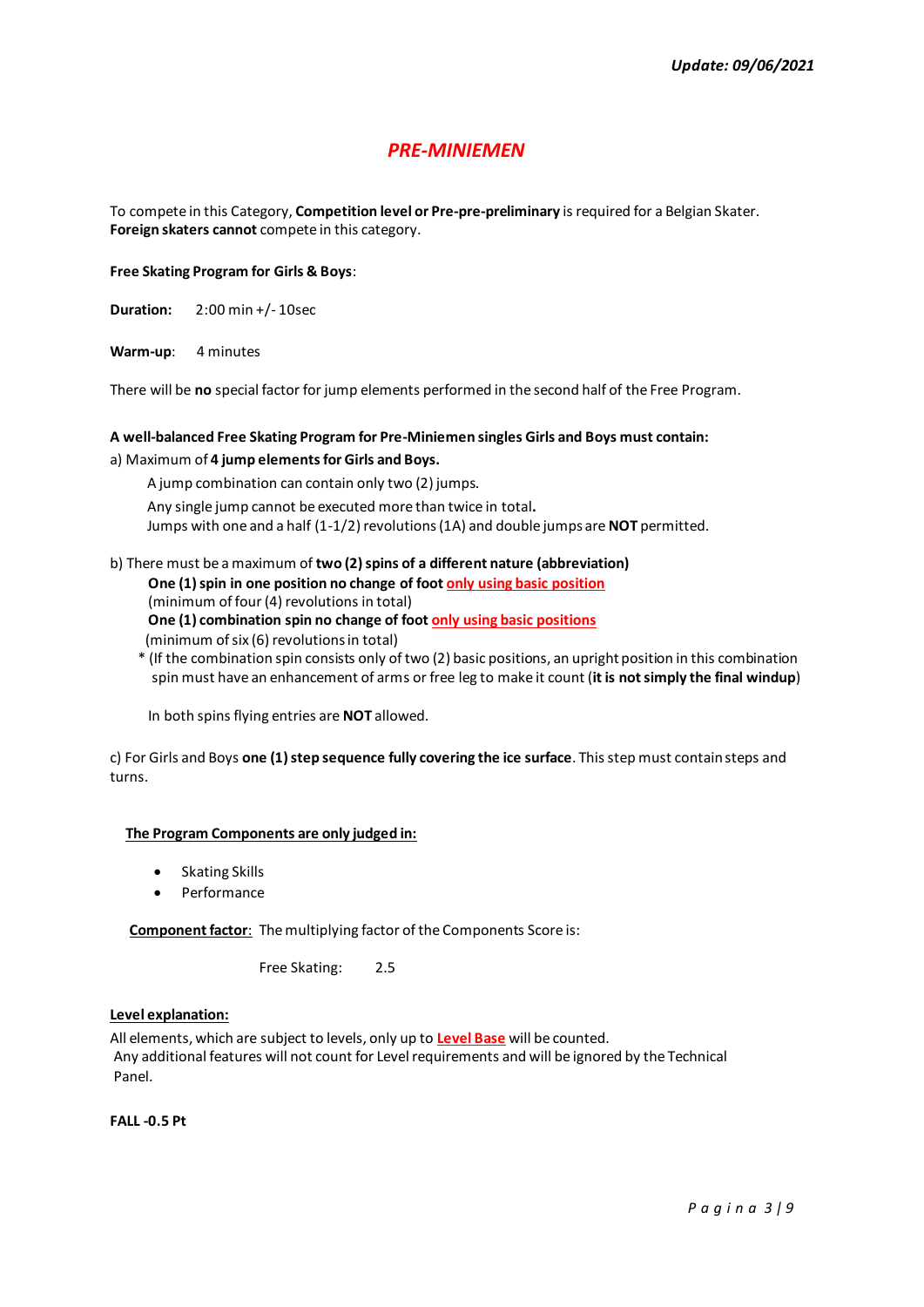# *MINIEMEN*

To compete in this Category, **Miniemen Figure Skating level** is required for a Belgian Skater. **Foreign skaters cannot** compete in this category.

#### **Free Skating Program for Girls & Boys**:

**Duration:** 2:30 min +/- 10sec

**Warm-up:** 4 minutes

There will be **no** Special factor for jump elements performed in the second half of the Free Program.

#### **A well balanced Free Skating program for Miniemen singles Girls and Boys must contain:**

#### a) Maximum of **4 jump elements for Girls and Boys**.

There may be up to two (2) jump combinations or sequences.

Jump combinations can contain only two (2) jumps.

 A jump sequence consists of two (2) jumps, beginning with any listed jump, immediately followed by an Axel type jump with a direct step from the landing curve of the first jump to the take-off of the Axel jump. Any single and double jump cannot be executed more than twice in total.

#### b)There must be a maximum of **two (2) spins of a different nature (abbreviation)**

**One (1) spin combination:** a spin combination with a change of foot minimum eight (8) revolutions or without a change of foot minimum six (6) revolutions.

\* (If the combination spin consists only of **two (2) basic positions**, an upright position in this combination spin must have an enhancement of arms or free leg to make it count (**it is not simply the final windup**)

**One (1) spin with no change of position:** a spin in one position with a change of foot minimum eight (8) revolutions or without a change of foot minimum six (6) revolutions. In both spins flying entries **ARE** allowed.

c)For Girls and Boys there must be **one (1) step sequence fully utilizing the ice surface**.

#### **The Program components are only judged in:**

#### Skating Skills **Performance**

**Component factor:** The multiplying factor is 2.5

#### **Level explanation:**

All elements, which are subject to levels, only features up to **Level 1** will be counted. Any additional features will not count for Level requirements and will be ignored by the Technical Panel.

Skaters can earn a bonus for jumps that are achieved in the Free skating Program. To be eligible for bonus points, jumps must be fully rotated or landed on the quarter (q) and must be in accordance with the Free Skating requirements and the repetition rules for jumps. Jumps can be performed as a solo jump, or in combination or jump sequence. Jumps that are identified by the Technical Panel as under-rotated (<), downgraded (<<), with wrong edge (e)or have a fall or being identified as invalid element (\*) are not eligible to receive bonus points.

In the Free Skating Program , a maximum of **one (1) bonus** point can be achieved: **one (1) bonus point for one (1) single Axel OR one (1) bonus point for one (1) double jump**.

In case of jump combinations or jump sequences, all jumps eligible for a bonus point in accordance with the above regulations and limitations can receive bonus points.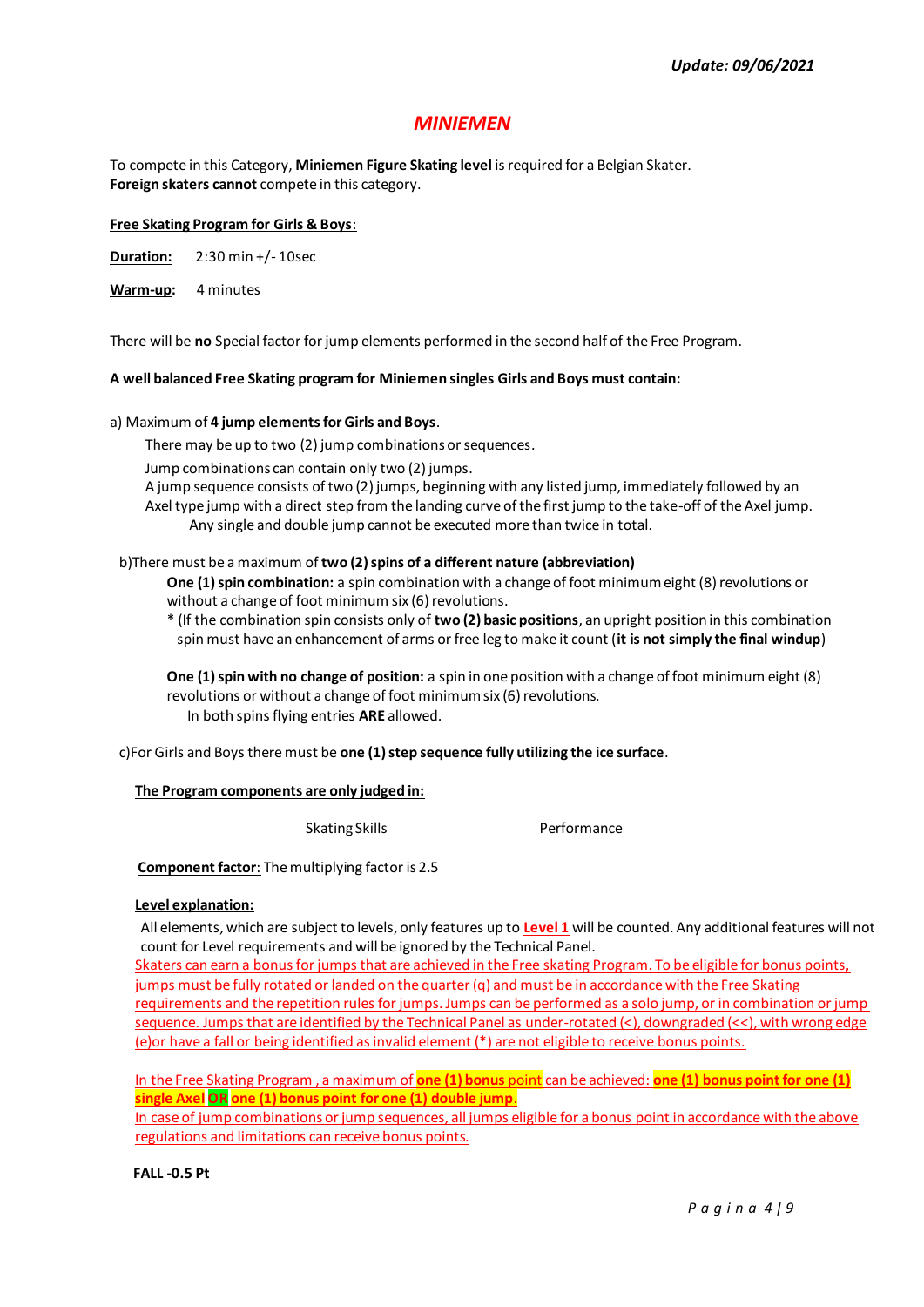# *BASIC NOVICE*

To compete in this Category, **Basic Novice Figure Skating level** is required for a Belgian Skater.

#### **For foreign skaters:**

Has not reached the age of thirteen (13) by July 1<sup>st</sup> preceding the competition for Girls and Boys.

#### **Free Skating Program for Girls & Boys**:

In accordance with ISU communication 2396 Single Basic Novice (or subsequent updates)

**Duration:** 2:30 min +/- 10 sec

**Warm-up:** 4 minutes

There will be **no** special factor for jump elements performed in the second half of the Free Program.

#### **The Program components are only judged in:**

- Skating Skills
- Performance

**Component factor:** The multiplying factor is 2.5

#### **Level explanation:**

All elements, which are subject to levels, only features up to **Level 2** will be counted. Any additional features will not count for Level requirements and will be ignored by the Technical Panel.

Skaters can earn a bonus for jumps that are achieved in the Free skating Program. To be eligible for bonus points, jumps must be fully rotated or landed on the quarter (q) and must be in accordance with the Free Skating requirements and the repetition rules for jumps. Jumps can be performed as a solo jump, or in combination or jump sequence. Jumps that are identified by the Technical Panel as under-rotated (<), downgraded (<<) or have a fall or being identified as invalid element (\*) are not eligible to receive bonus points.

In the Free Skating Program , a maximum of **one(1) bonus point** can be achieved: **one (1) bonus point for one (1) double Axel.**

In case of jump combinations or jump sequences, all jumps eligible for a bonus point in accordance with the above regulations and limitations can receive bonus points.

**FALL -0.5 Pt:**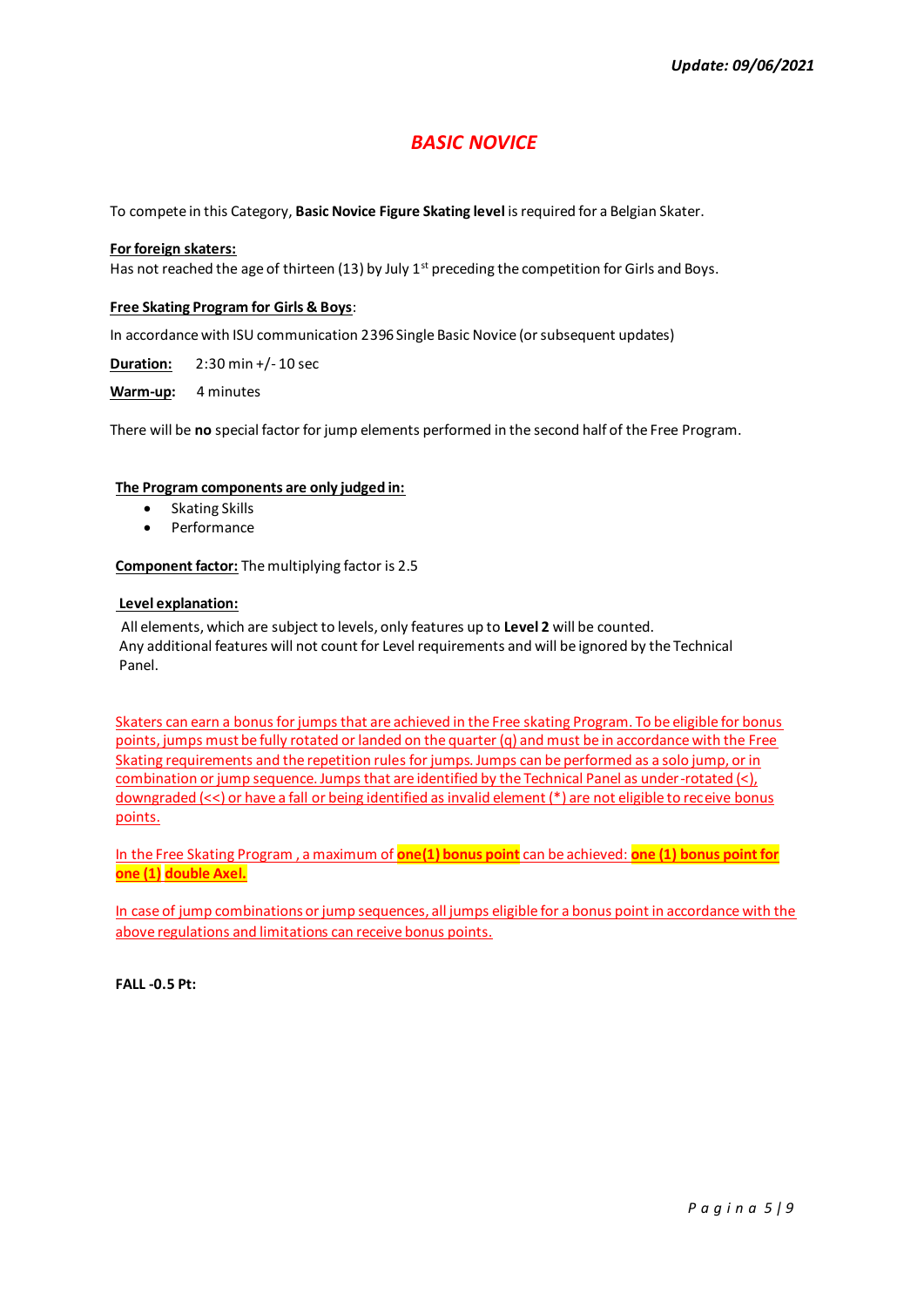# *INTERMEDIATE NOVICE*

To compete in this Category, **Intermediate Novice level** is required for a Belgian Skater.

#### **For foreign skaters:**

Has not reached the age of fifteen (15) by July  $1<sup>st</sup>$  preceding the competition for Girls and Boys.

#### **Free Skating Program for Girls & Boys**:

In accordance with ISU communication 2396 Single Skating Intermediate Novice (or subsequent updates).

**Duration:** 3:00 min +/- 10 sec

**Warm-up:** 5 minutes

There will be **no** special factor for jump elements performed in the second half of the Free Program.

#### **The Program Components are only judged in:**

- Skating Skills
- Performance
- **Interpretation**

**Component factor:** The multiplying factor of the Components Score is:

 Free Skating: 1.7 for Girls 2.0 for Boys

#### **Level explanation:**

All elements, which are subject to levels, only features up to **Level 2** will be counted. Any additional features will not count for Level requirements and will be ignored by the Technical Panel.

Skaters can earn a bonus for jumps that are achieved in the Free skating Program. To be eligible for bonus points, jumps must be fully rotated or landed on the quarter (q) and must be in accordance with the Free Skating requirements and the repetition rules for jumps. Jumps can be performed as a solo jump, or in combination or jump sequence. Jumps that are identified by the Technical Panel as under-rotated  $\langle \cdot \rangle$ , downgraded (<<) or have a fall or being identified as invalid element (\*) are not eligible to receive bonus points.

In the Free Skating Program , a maximum of **one(1) bonus point** can be achieved: **one (1) bonus point for one (1) double Axel.**

In case of jump combinations or jump sequences, all jumps eligible for a bonus point in accordance with the above regulations and limitations can receive bonus points.

**FALL -0.5 Pt**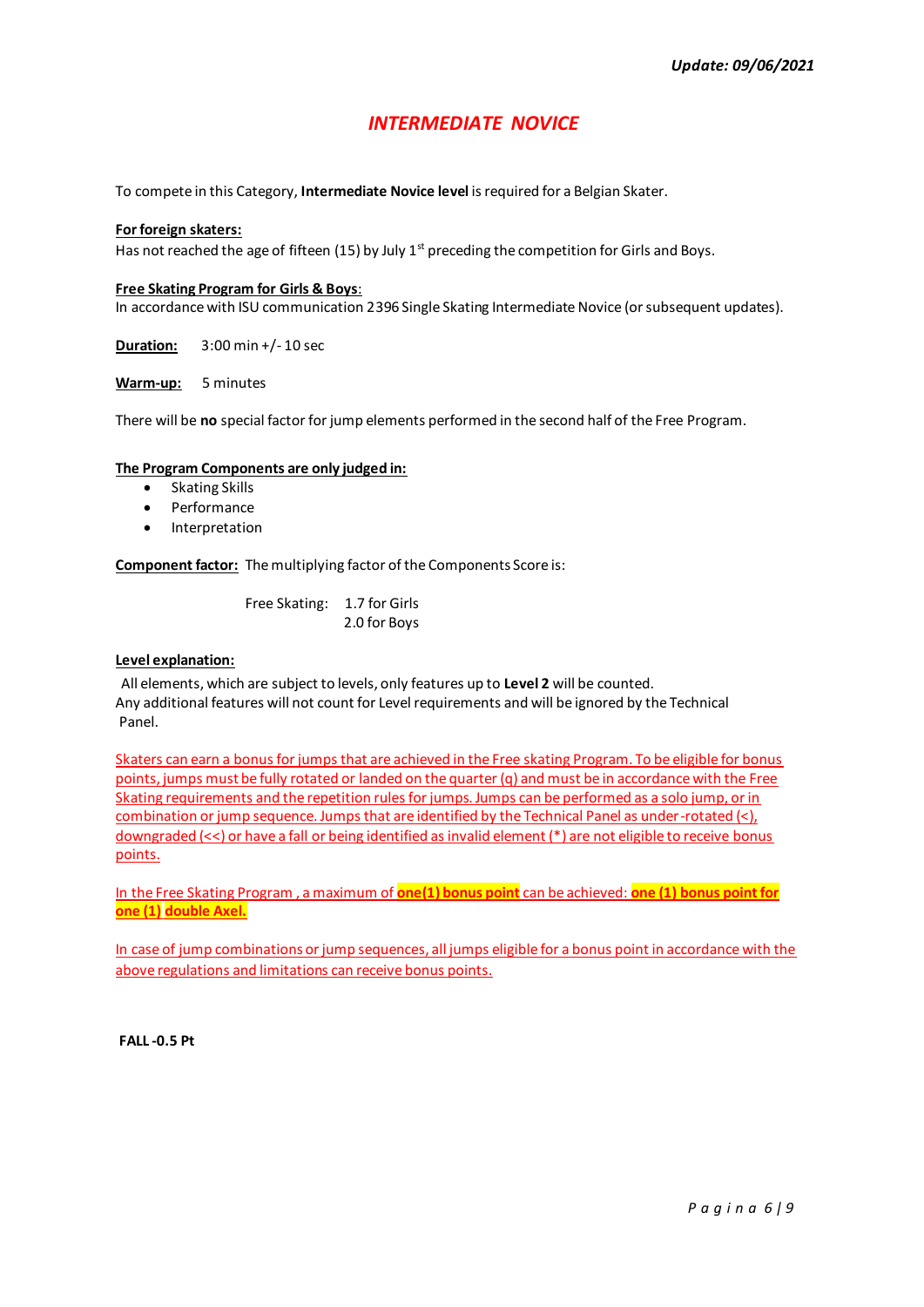# *ADVANCED NOVICE*

To compete in this Category, **Advanced Novice Figure Skating level** is required for a Belgian Skater.

#### **For foreign skaters:**

Has reached at least the age of nine (9) by July  $1^{st}$  preceding the competition for Girls and Boys. Has not reached the age of fifteen (15) by July  $1<sup>st</sup>$  preceding the competition for Girls and Boys.

#### **Free Skating Program for Girls and Boys**:

In accordance with ISU communication 2396 Single Skating Advanced Novice (or subsequent updates).

**Duration:** 3:00 min +/- 10 sec.

**Warm-up:** 5 minutes

There will be **no** special factor for jump elements performed in the second half of the Free Skating Program.

#### **The Program Components are only judged in:**

- Skating Skills
- **Transitions**
- **Performance**
- **Interpretation**

**Component factor:** The multiplying factor of the Components Score is:

 Free Skating: 1.6 for Girls 1.8 for Boys

#### **Level explanation**:

All elements, which are subject to levels, only features up to **Level 3** will be counted. Any additional features will not count for Level requirements and will be ignored by the Technical Panel.

Skaters can earn a bonus for jumps that are achieved in the Free skating Program. To be eligible for bonus points, jumps must be fully rotated or landed on the quarter (q) and must be in accordance with the Free Skating requirements and the repetition rules for jumps. Jumps can be performed as a solo jump, or in combination or jump sequence. Jumps that are identified by the Technical Panel as under-rotated (<), downgraded (<<), with wrong edge (e) or have a fall or being identified as invalid element (\*) are not eligible to receive bonus points.

In the **Free** Skating, a **maximum of three (3) bonus points** can be achieved: **one (1) bonus point** for **one (1) Double Axel** and **one (1) bonus point** for **each any two (2) different Triple jumps**.

In case of jump combinations or jump sequences, all jumps eligible for a bonus point in accordance with the above regulations and limitations can receive bonus points.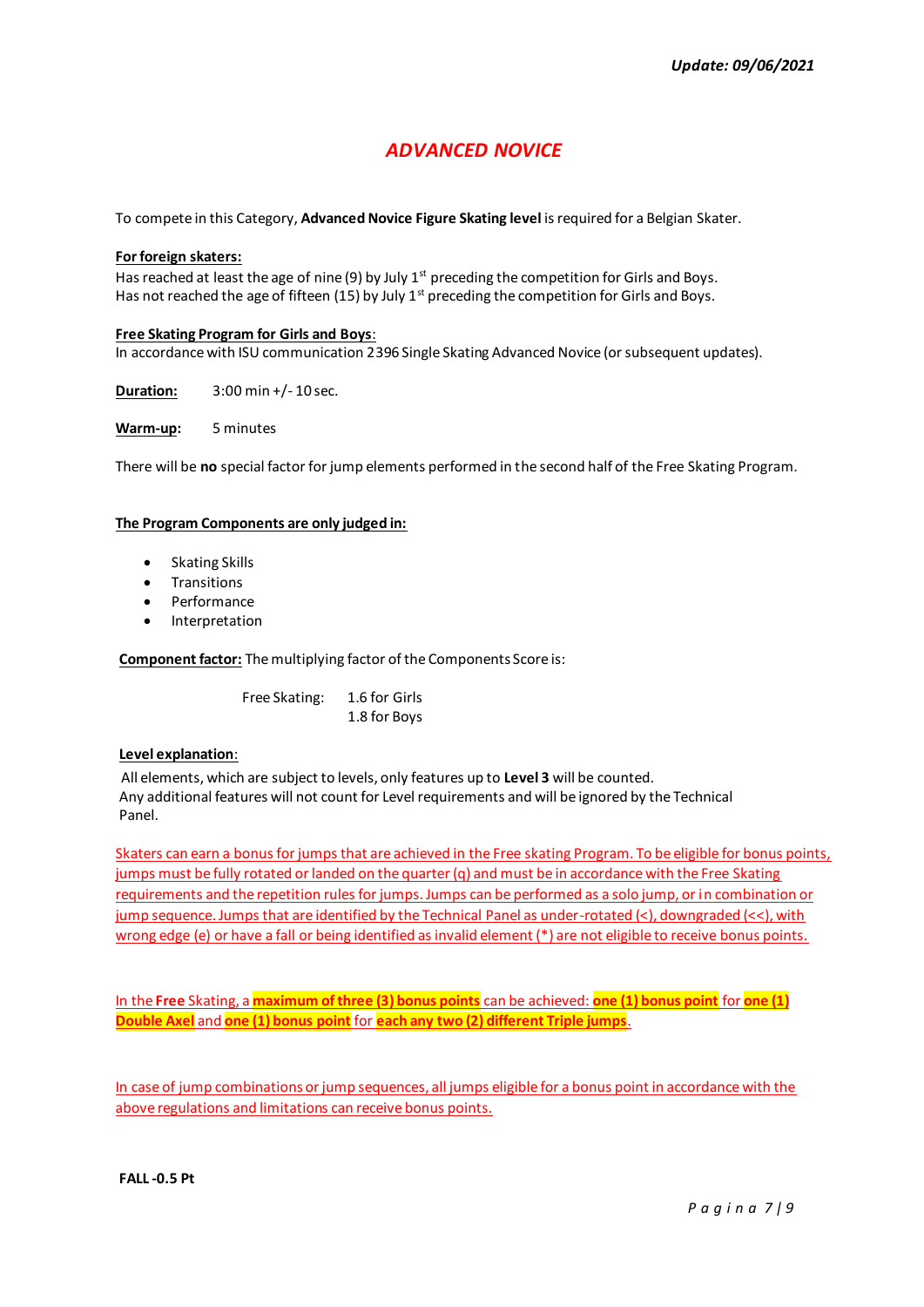### *JUNIOR*

To compete in this category**, Junior Figure Skating level**required for a Belgian Skater.

#### **For foreign skaters:**

Has reached at least the age of twelve (12) by July  $1<sup>st</sup>$  preceding the competition for Ladies and Men. Has not reached the age of nineteen (19) by July  $1<sup>st</sup>$  preceding the competition for Ladies and Men.

#### **Free Skating Program for Ladies and Men**:

The required elements to be skated are those listed in ISU Technical Rules Single & Pair Skating 2018 Rule 612 and the respective ISU communication. Special attention should be paid to the "well balanced program"

**Duration:** 3:30 min +/- 10 sec.

**Warm-up:** 6 minutes

**Special factor in Free Skating Program:** In accordance with ISU Rule 353 paragraph 1 h) - (IV) in ISU Technical Rules Singles & Pair Skating 2018

#### **The program components:**

- Skating Skills
- Transition
- Performance
- Composition
- Interpretation

**Component factor:** In accordance with ISU Rule 353, paragraph 1 m) the multiplying factor of the Components Score is:

> Free Skating: 1.6 for Ladies 2.0 for Men

#### **Level explanation:**

All elements, which are subject to levels, only features up to **Level 4** will be counted. Any additional features will not count for Level requirements and will be ignored by the Technical Panel.

**FALL -1.0 Pt**